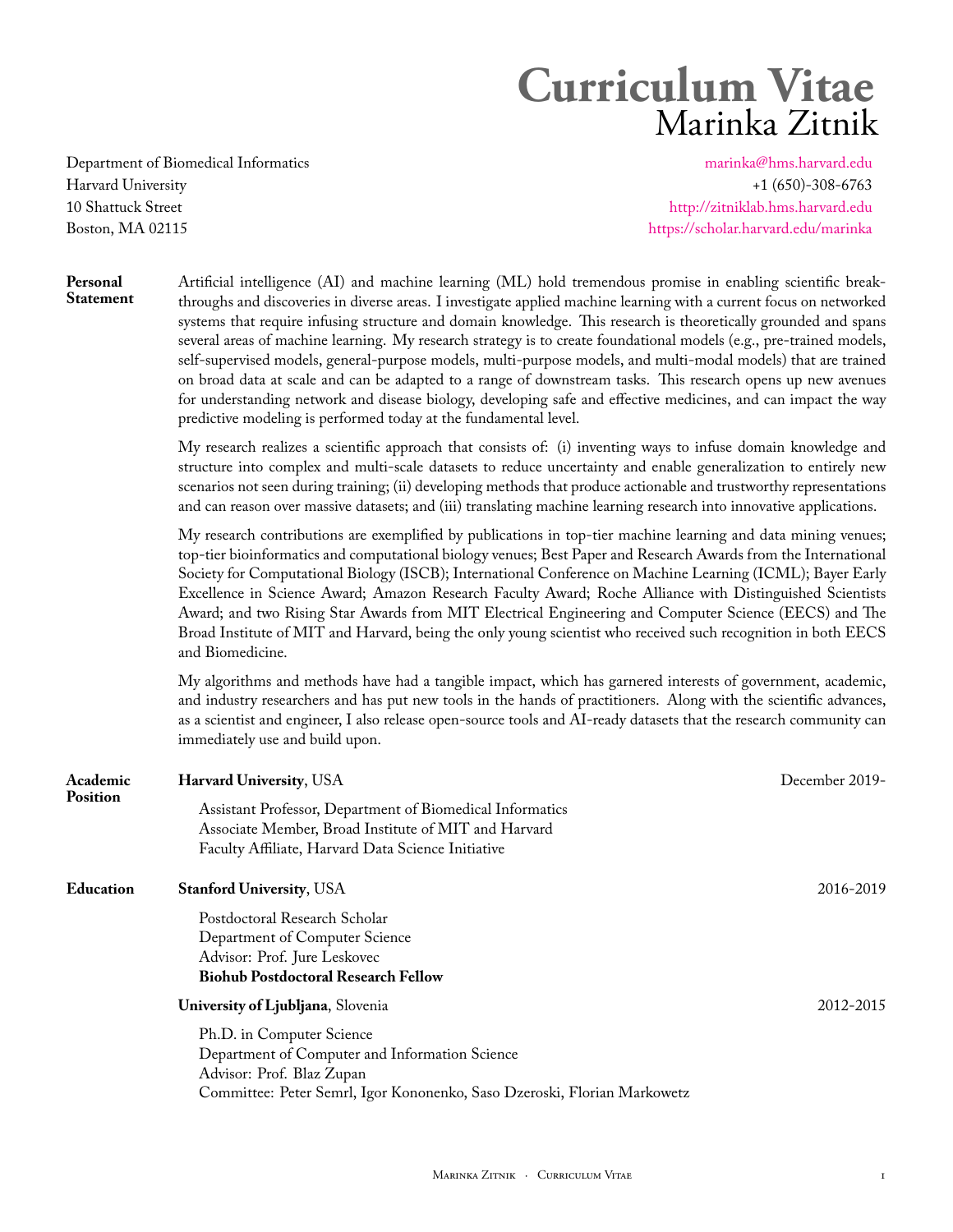| Stanford University, Department of Computer Science, USA                                                                                                                                                         | 2014         |
|------------------------------------------------------------------------------------------------------------------------------------------------------------------------------------------------------------------|--------------|
| Research Fellow with Prof. Jure Leskovec                                                                                                                                                                         |              |
|                                                                                                                                                                                                                  |              |
| Baylor College of Medicine, Department of Molecular and Human Genetics, USA                                                                                                                                      | 2013-2014    |
| Predoctoral Fellow with Prof. Gad Shaulsky and Prof. Adam Kuspa                                                                                                                                                  |              |
| <b>Imperial College London, Department of Computing, UK</b>                                                                                                                                                      | 2012         |
| Research Student with Prof. Natasa Przulj                                                                                                                                                                        |              |
| University of Toronto, Donnelly Centre for Cellular and Biomolecular Research, Canada                                                                                                                            | 2012         |
| Research Student with Prof. Charles Boone                                                                                                                                                                        |              |
| University of Ljubljana, Slovenia                                                                                                                                                                                | 2008-2012    |
| B.Sc. in Computer Science and Mathematics<br>Department of Computer and Information Science<br>Department of Mathematics and Physics<br>summa cum laude (GPA 10.00/10)<br>University of Ljubljana Prešeren Award |              |
| $\diamond$ ELLIS Scholar, elected by ELLIS Society, European Laboratory for Learning and Intelligent Systems                                                                                                     | 2021         |
| $\diamond$ Roche Alliance with Distinguished Scientists (ROADS) Award                                                                                                                                            | 2021         |
| $\diamond$ AstraZeneca Research Award                                                                                                                                                                            | 2021         |
| $\diamond$ Best Paper Award, Interpretable ML in Healthcare, Int'l Conf. on Machine Learning (ICML)                                                                                                              | 2021         |
| $\diamond$ Best Poster Award, Computational Biology, Int'l Conf. on Machine Learning (ICML)                                                                                                                      | 2021         |
| ◇ Amazon Research Faculty Award                                                                                                                                                                                  | 2021         |
| <b><math>\Diamond</math> Bayer Early Excellence in Science Award</b><br>◇ Next Generation in Biomedicine, 20 awardees worldwide, Broad Institute of MIT and Harvard                                              | 2020<br>2018 |
| ◇ Rising Star in Electrical Engineering and Computer Science, 60 awardees in North America, MIT                                                                                                                  | 2018         |
| X National Guest Scholar at Stanford Clinical Excellence Research Center (CERC), invited to teach<br>the CERC fellows about data science                                                                         | 2018         |
| $\diamond$ Jozef Stefan Golden Emblem, Highest national award for Ph.D. dissertation in natural sciences,<br>medicine, and biotechnology, a maximum of 3 prizes are awarded for theses in the last 3 years       | 2017         |
| $\diamond$ Nominated for the Best European Doctoral Dissertation in Artificial Intelligence by the European<br>Association for Artificial Intelligence                                                           | 2016         |
| ◇ National Award for Early Graduation from PhD, 2 years and 10 months after my B.Sc. degree                                                                                                                      | 2015         |
| ◇ DREAM Olfaction Prediction Challenge, Competition on predicting how a molecule smells<br>from its physical and chemical features; rank: 3/19 and invited as a co-author on a Science paper                     | 2015         |
| $\diamond$ University of Ljubljana Outstanding Research Award, Highest research award given to<br>10 out of 40,000 researchers                                                                                   | 2015         |
| $\diamond$ Best Poster Award at the 11th Basel Computational Biology Conference (BC <sup>2</sup> '15), awarded<br>to 2 posters out of several hundred at the conference                                          | 2015         |
| ◇ Google Anita Borg & Grace Hopper Fellowship, 1 out of 20 winners worldwide                                                                                                                                     | 2014         |
| ◇ Best Paper Award for Outstanding Research in Critical Assessment of Massive Data Analysis<br>at the 23rd International Conference on Intelligent Systems for Molecular Biology (ISMB)                          | 2014         |
| ◇ Heidelberg Laureate Forum, Young researcher at the forum of Turing, Fields, Nevanlinna,<br>and Abel Prize laureates; 1 out of 100 computer science graduate students worldwide                                 | 2014         |
| ◇ Best Poster Award at the 18th Annual International Conference on Research in Computational<br>Molecular Biology (RECOMB'14), awarded to 2 posters out of several hundred at the conference                     | 2014         |

**Selected Honors**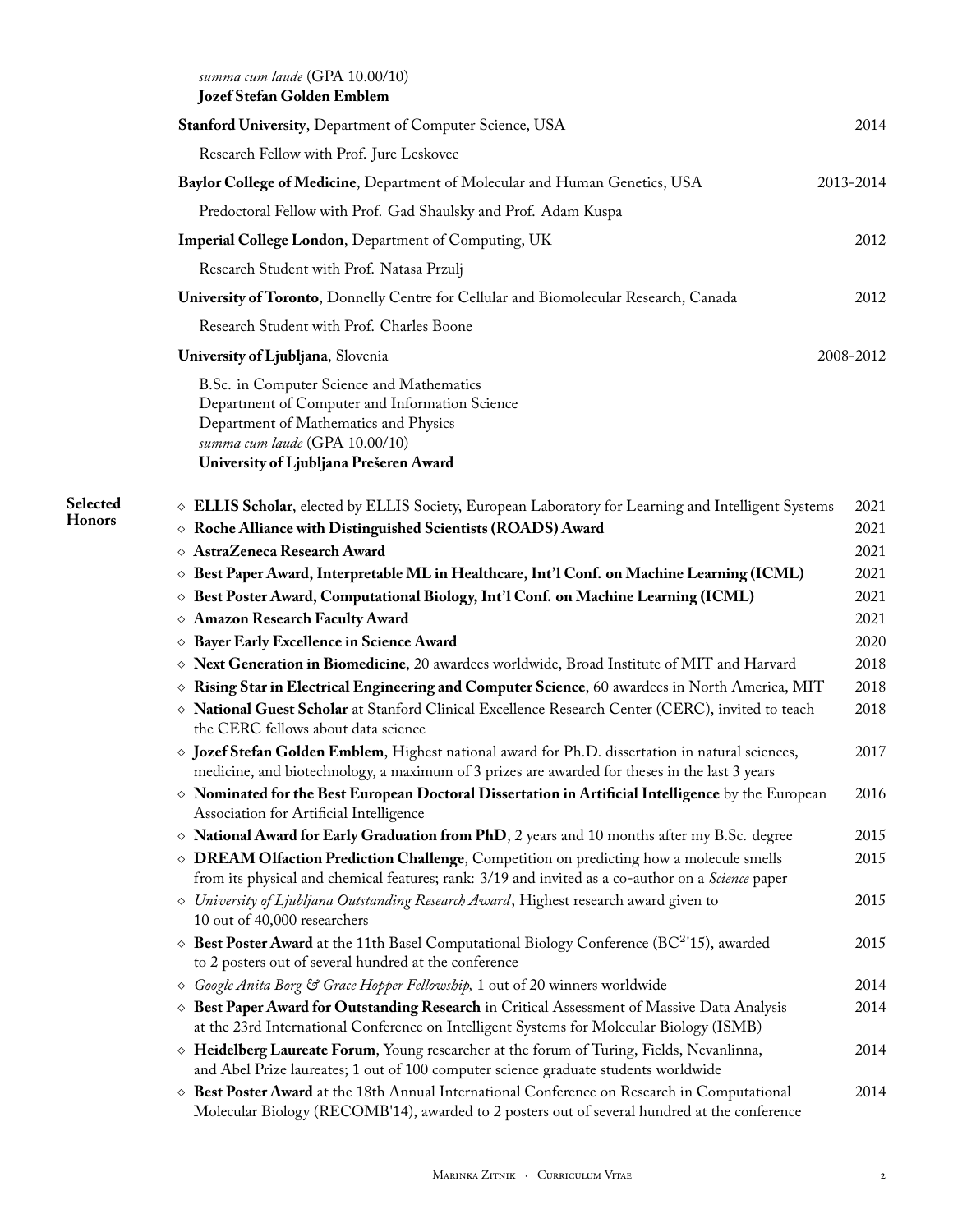| $\diamond$ Winner of the BioNLP Gene Regulation Network Challenge, Competition on gene regulatory<br>network inference; rank: 1/30 and invited to give a talk at the 51st Annual Meeting of the<br>Association for Computational Linguistics (ACL'13) | 2013      |
|-------------------------------------------------------------------------------------------------------------------------------------------------------------------------------------------------------------------------------------------------------|-----------|
| ◇ Best Paper Award for Outstanding Research in Critical Assessment of Massive Data Analysis<br>at the 22nd International Conference on Intelligent Systems for Molecular Biology (ISMB)                                                               | 2013      |
| ◇ Winner of the Biomedical Literature Search Competition, Competition on classifying biomedical<br>research literature; rank: 1/126 and invited to give a talk at the 7th Joint Rough Set Symposium (JRS'12)                                          | 2012      |
| ◇ EMC Israel Data Science Challenge, Competition on classifying programming code from open-source<br>projects; rank: 2/91 and awarded a prize of \$10,000                                                                                             | 2012      |
| $\Diamond$ University of Ljubljana Prešeren Award, Highest university award for students given to 10<br>out of 40,000 students                                                                                                                        | 2012      |
| ◇ University of Ljubljana Best Student Award, Highest research award given to 10 students nationwide                                                                                                                                                  | 2011      |
| ◇ Google Anita Borg Scholarship, 1 out of 20 winners in Europe, Google                                                                                                                                                                                | 2011      |
| ◇ Outstanding Student Award, 4 times awarded as the best student in the class of 300 (based on<br>average grade) at the University of Ljubljana                                                                                                       | 2009-2012 |
| ◇ Swiss Talent Forum, Young researcher at the Meeting of Nobel Laureates; 1 out of 60 students in Europe                                                                                                                                              | 2009      |
| ◇ 19th European Union Contest for Young Scientists, Prize for a chemical Strunz classification of the largest<br>national collection of minerals and rocks                                                                                            | 2007      |
| ◇ First-prize Winner of the Year for research on the impact of EU accession on technology, Hewlett-Packard 2007                                                                                                                                       |           |

## **Publications** Publications: <https://scholar.google.com/citations?user=YtUDgPIAAAAJ&hl=en>

#### ⋄ **Articles in Peer-Reviewed Journals**

- [81] M. M. Li, K. Huang, **M. Zitnik**. Graph Representationa Learning in Biomedicine. *In Review*, 2022 [arXiv:2104.04883]
- [80] M.B.A. McDermott, B. Yap, P. Szolovits, **M. Zitnik**. Structure Inducing Pre-Training. *In Review*, 2022 [arXiv:2103.10334]
- [79] J. Pan, J.J. Kwon, J.A. Talamas, A.A. Borah, F. Vazquez, J.S. Boehm, A. Tsherniak, **M. Zitnik**, J.M. McFarland, W.C. Hahn. Sparse Dictionary Learning Recovers Pleiotropy from Human Cell Fitness Screens. *Cell Systems*, 13, 1-18, 2022.
- [78] D. Stupp, E. Sharon, I. Bloch, **M. Zitnik**, O. Zuk, Y. Tabach. Co-Evolution Based Machine-Learning for Predicting Functional Interactions Between Human Genes. *Nature Communications*, 12, 6454, 2021.
- [77] X. Zhang, M. Sumathipala, **M. Zitnik**. Population-Scale Identification of Differential Adverse Events Before and During a Pandemic. *Nature Computational Science*, 1, 666–677, 2021.
- [76] D. M. Gysi\*, I. Do Valle\*, **M. Zitnik**\*, A. Ameli\*, X. Gan\*, O. Varol, H. Sanchez, R.M. Baron, D. Ghiassian, J. Loscalzo, A.-L. Barabasi. Network Medicine Framework for Identifying Drug Repurposing Opportunities for COVID-19. *Proceedings of the National Academy of Sciences (PNAS)*, 118, 19:e2025581118, 2021.
- [75] C. Ruiz, **M. Zitnik**, J. Leskovec. Identification of Disease Treatment Mechanisms through the Multiscale Interactome. *Nature Communications*, 12, 1796, 2021.
- [74] S. Wang, A.O. Pisco, A. McGeever, M. Brbic, **M. Zitnik**, S. Darmanis, J. Leskovec, J. Karkanias, R.B. Altman. Leveraging the Cell Ontology to Classify Unseen Cell Types. *Nature Communications*, 12, 5556, 2021.
- [73] J.J. Patten, P.T. Keiser, D. Gysi, G. Menichetti, H. Mori, C.J. Donahue, X. Gan, I. Do Valle, K. Geoghegan-Barek, M. Anantpadma, J. L. Berrigan, S. Jalloh, T. Ayazika, F. Wagner, **M. Zitnik**, S. Ayehunie, D. Anderson, J. Loscalzo, S. Gummuluru, M.N. Namchuk, A. L. Barabasi, R. A. Davey. Multidose Evaluation of 6,710 Drug Repurposing Library Identifies Potent SARS-CoV-2 Infection Inhibitors In Vitro and In Vivo, *In Review*, 2021 [bioRxiv: 2021.04.20.440626]
- [72] T. Wanyan, H. Honarvar, S.K. Jaladanki, C. Zang, N. Naik, S. Somani, J.K. De Freitas, I. Paranjpe, A. Vaid, J. Zhang, R. Miotto, Z. Wang, G.N. Nadkarni, **M. Zitnik**, A. Azad, F. Wang, Y. Ding, B.S. Glicksberg.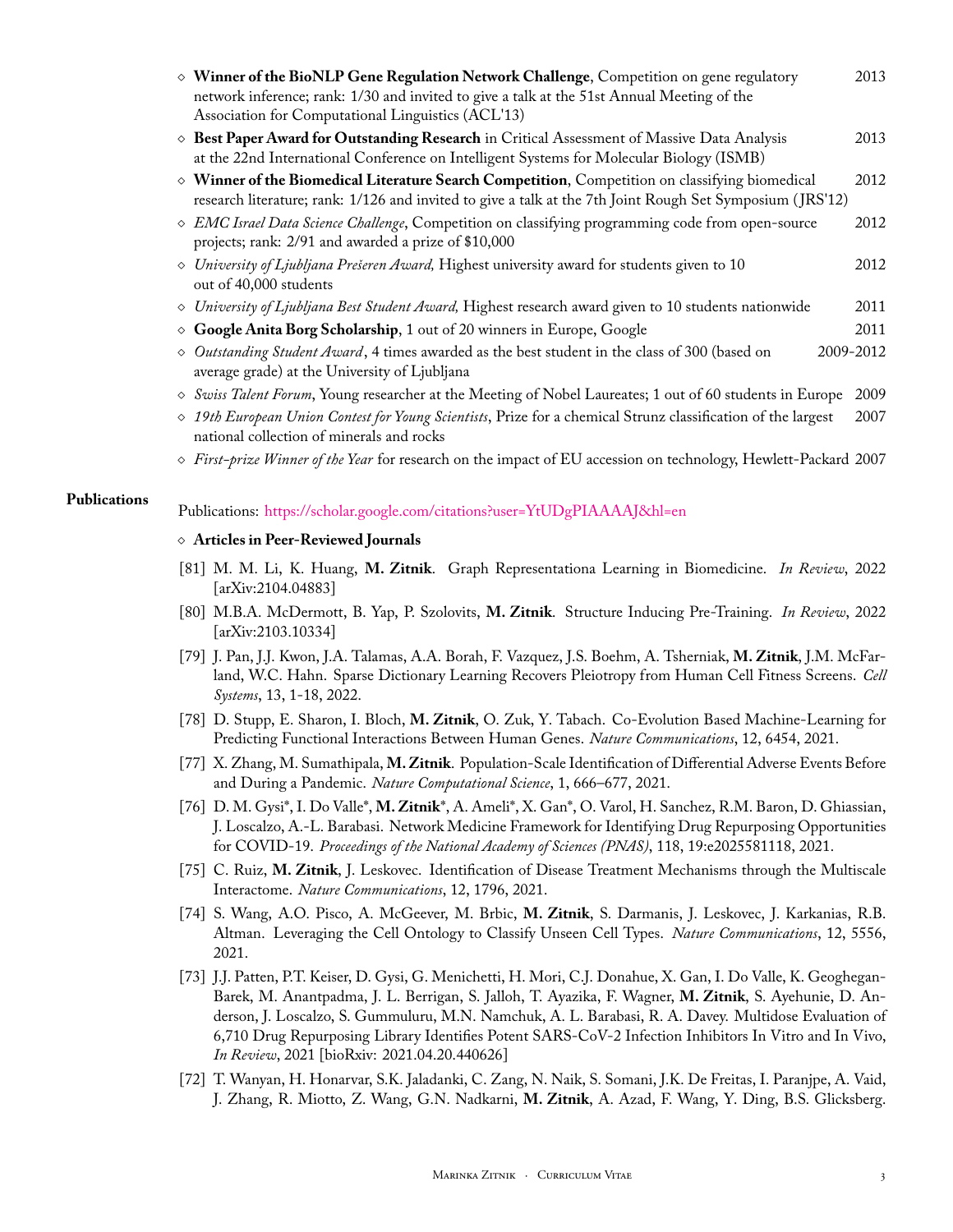Contrastive Learning Improves Critical Event Prediction in COVID-19 Patients. *Patterns*, 2:12, 100389, 2021.

- [71] S. N. Kunz, D. Helkey, **M. Zitnik**, C. S. Phibbs, J. Rigdon, J. A. F. Zupancic, J. Profit. Quantifying the Variation in Neonatal Transport Referral Patterns Using Network Analysis, *Journal of Perinatology*, s41372- 021-01091, 2021.
- [70] M. Brbic, **M. Zitnik**, S. Wang, A.O. Pisco, R.B. Altman, S. Darmanis, J. Leskovec. MARS: Discovering Novel Cell Types Across Heterogeneous Single-Cell Experiments. *Nature Methods*, 17, 1200–1206, 2020.
- [69] K. Huang, T. Fu, L. Glass, **M. Zitnik**, C. Xiao, J. Sun. DeepPurpose: A Deep Learning Library for Drug-Target Interaction Prediction. *Bioinformatics*, 36, 22-23:5545–5547, 2020.
- [68] K. Huang, C. Xiao, L. Glass, **M. Zitnik**, J. Sun. SkipGNN: Predicting Molecular Interactions with Skip-Graph Networks. *Scientific Reports*, 10, 21092, 2020.
- [67] G. Stiglic, P. Kocbek, N. Fijacko, **M. Zitnik**, K. Verbert, L. Cilar. Interpretability of Machine Learning based Prediction Models in Healthcare. *WIREs Data Mining and Knowledge Discovery*, 10:e1379, 2020.
- [66] **M. Zitnik**, R. Sosic, M.W. Feldman, J. Leskovec. Evolution of Resilience in Protein Interactomes Across the Tree of Life. *Proceedings of the National Academy of Sciences (PNAS)*, 116, 10:4426-4433, 2019.
- [65] W. Nelson, **M. Zitnik**, B. Wang, J. Leskovec, A. Goldenberg, R. Sharan. To Embed or Not: Network Embedding as a Paradigm in Computational Biology. *Frontiers in Genetics*, 10, 381, 2019.
- [64] **M. Zitnik**, F. Nguyen, B. Wang, J. Leskovec, A. Goldenberg, M.M. Hoffman. Machine Learning for Integrating Data in Biology and Medicine: Principles, Practice, and Opportunities. *Information Fusion*, 50, 71-91, 2019.
- [63] A. Copar, B. Zupan, **M. Zitnik**. Fast Optimization of Non-negative Matrix Tri-factorization. *PLoS One*, 14, 6, e0217994, 2019.
- [62] **M. Zitnik**, R. Sosic, J. Leskovec. Prioritizing Network Communities. *Nature Communications*, 9, 2544, 2018.
- [61] B. Wang\*, A. Pourshafeie\*, **M. Zitnik**\*, J. Zhu, C.D. Bustamante, S. Batzoglou, J. Leskovec. Network Enhancement as a General Method to Denoise Weighted Biological Networks. *Nature Communications*, 9, 3108, 2018. *(\* first co-authors)*
- [60] **M. Zitnik**, M. Agrawal, J. Leskovec. Modeling Polypharmacy Side Effects with Graph Convolutional Networks. *Bioinformatics*, 34, 13:457-466, 2018. **Oral presentation at ISMB 2018. Covered by 30 news outlets in the US and Europe. 6th most-read paper in** *Bioinformatics* (source: [Altmetric by Oxford University Press](https://oxfordjournals.altmetric.com/details/44210483)).
- [59] X. Wang, Y. Zhang, X. Ren, Y. Zhang, **M. Zitnik**, J. Shang, C. Langlotz, J. Han. Cross-type Biomedical Named Entity Recognition with Deep Multi-Task Learning. *Bioinformatics*, 35, 10:1745-1752, 2018.
- [58] A. Copar, **M. Zitnik**, B. Zupan. Scalable Non-Negative Matrix Tri-Factorization. *BioData Mining*, 10, 41, 2017.
- [57] J.C. Puigvert, **M. Zitnik**, A.-S. Jemth, M. Carter, J. Unterlass, B. Hallstrom, O. Loseva, Z. Karem, J.M. Calderon-Montano, C. Lindskog, P.H. Edqvist, D. Matuszewski, H.A. Blal, R. Berntsson, M. Haggblad, U. Martens, M. Studham, M. Uhlen, B. Lundgren, C. Wahlby, E. Sonnhammer, E. Lundberg, P. Stenmark, B. Zupan, T. Helleday. A Comprehensive Structural, Biochemical and Biological Profiling of the Human NUDIX Hydrolase Family. *Nature Communications*, 8, 1541, 2017. **I led all computational analyses in this project.**
- [56] **M. Zitnik**, J. Leskovec. Predicting Multicellular Function Through Multi-Layer Tissue Networks. *Bioinformatics*, 33, 14:190-198, 2017. **Oral presentation at ISMB 2017.**
- [55] A. Keller, R.C. Gerkin, Y. Guan, A. Dhurandhar, G. Turu, B. Szalai, J.D. Mainland, Y. Ihara, C.W. Yu, R. Wolfinger, C. Vens, L. Schietgat, K. De Grave, R. Norel, **DREAM Olfaction Consortium**, G. Stolovitzky, G. Cecchi, L.B. Vosshall, P. Meyer. Predicting Human Olfactory Perception from Chemical Features of Odor Molecules. *Science*, 355, 6327:820-826, 2017.
- [54] **M. Zitnik**, B. Zupan. Jumping Across Biomedical Contexts Using Compressive Data Fusion. *Bioinformatics*,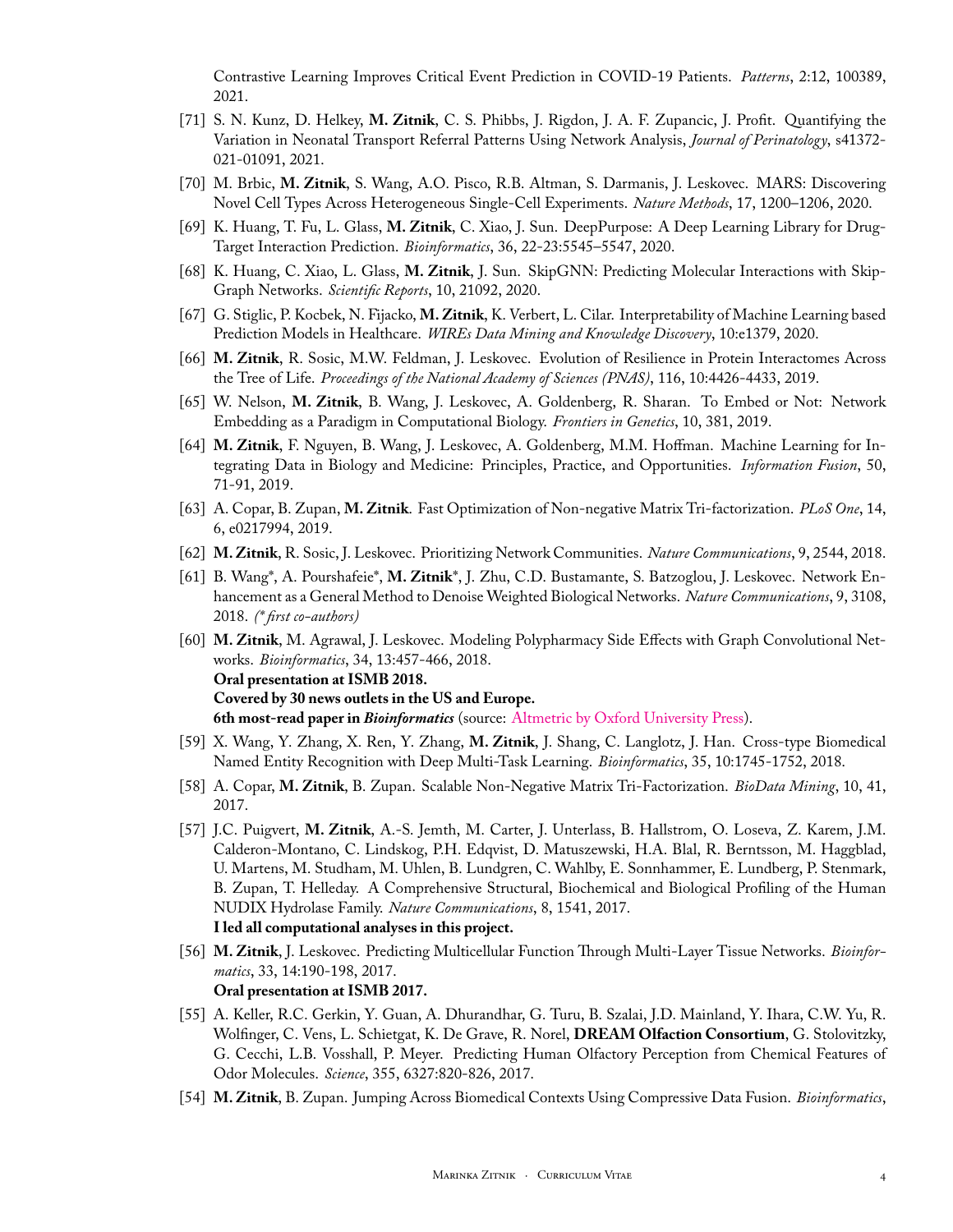32, 12:90-100, 2016.

#### **Oral presentation at ISMB 2016.**

- [53] M. Strazar, **M. Zitnik**, B. Zupan, J. Ule, T. Curk. Orthogonal Matrix Factorization Enables Integrative Analysis of Multiple RNA Binding Proteins. *Bioinformatics*, 32, 10:1527-1535, 2016.
- [52] S. Zitnik, **M. Zitnik**, B. Zupan, M. Bajec. Sieve-Based Relation Extraction of Gene Regulatory Networks from Biological Literature. *BMC Bioinformatics*, 16, Suppl 16:S1, 2015.
- [51] **M. Zitnik**, E. A. Nam, C. Dinh, A. Kuspa, G. Shaulsky, B. Zupan. Gene Prioritization by Compressive Data Fusion and Chaining. *PLoS Computational Biology*, 11, 10:e1004552, 2015. **The computer science department award for outstanding research.**
- [50] **M. Zitnik**, B. Zupan. Gene Network Inference by Fusing Data from Diverse Distributions. *Bioinformatics*, 31, 12:230-239, 2015.

#### **Oral presentation at ISMB 2015.**

- [49] M. M. Usaj\*, M. Brloznik\*, P. Kaferle\*, **M. Zitnik**, H. Wolinski, F. Leitner, S. D. Kohlwein, B. Zupan, U. Petrovic. Genome-Wide Localization Study of Yeast Pex11 Identifies Peroxisome-Mitochondria Interactions through the ERMES Complex. *Journal of Molecular Biology*, 427, 11:2072–2087, 2015. *(\* first co-authors)*
- [48] **M. Zitnik**, B. Zupan. Survival Regression by Data Fusion. *Systems Biomedicine*, 2, 3:47-53, 2015.
- [47] **M. Zitnik**, B. Zupan. Data Imputation in Epistatic MAPs by Network-Guided Matrix Completion. *Journal of Computational Biology*, 22, 6:595-608, 2015.
- [46] **M. Zitnik**, B. Zupan. Data Fusion by Matrix Factorization. *IEEE Transactions on Pattern Analysis and Machine Intelligence*, 37, 1:41-53, 2015.
- [45] **M. Zitnik**, B. Zupan. Gene Network Inference by Probabilistic Scoring of Relationships from a Factorized Model of Interactions. *Bioinformatics*, 30, 12:246-254, 2014. **Oral presentation at ISMB 2014. The computer science department award for outstanding research.**
- [44] **M. Zitnik**, B. Zupan. Matrix Factorization-Based Data Fusion for Drug-Induced Liver Injury Prediction. *Systems Biomedicine*, 2, 1:16-22, 2014.
- [43] **M. Zitnik**, V. Janjic, C. Larminie, B. Zupan, N. Przulj. Discovering Disease-Disease Associations by Fusing Systems-Level Molecular Data. *Scientific Reports*, 3, e3202, 2013. **The computer science department award for outstanding research.**
- [42] J. Demsar, ... **M. Zitnik**, *et al.* Orange: Data Mining Toolbox in Python. *Journal of Machine Learning Research*, 14:2349-2353, 2013.
- [41] **M. Zitnik**, B. Zupan. Nimfa: A Python Library for Nonnegative Matrix Factorization. *Journal of Machine Learning Research*, 13:849-853, 2012.

#### ⋄ **Articles in Peer-Reviewed Proceedings**

- [40] X. Zhang, M. Zeman, T. Tsiligkaridis, **M. Zitnik**. Graph-Guided Network for Irregularly Sampled Multivariate Time Series. Proceedings of International Conference on Learning Representations, ICLR, 10, 2022.
- [39] C. Agarwal, M. Zitnik, H. Lakkaraju. Towards a Rigorous Theoretical Analysis and Evaluation of GNN Explanations. Proceedings of International Conference on Artificial Intelligence and Statistics, AISTATS, 25, 2022.
- [38] Q. Wang, K. Huang, P. Chandak, N. Gehlenborg, **M. Zitnik**. Interactive Visual Explanations for Deep Drug Repurposing. Proceedings of the International Conference on Machine Learning, ICML, Workshop on Interpretable ML in Healthcare, 2021. **Best Paper Award**
- [37] M.M. Li, **M. Zitnik**. Deep Contextual Learners for Protein Networks. Proceedings of the International Conference on Machine Learning, ICML, Workshop on Computational Biology, 2021. **Best Poster Award**
- [36] K. Huang, T. Fu, W. Gao, Y. Zhao, Y. Roohani, J. Leskovec, C.W. Coley, C. Xiao, J. Sun, **M. Zitnik**. Therapeutics Data Commons: Machine Learning Datasets and Tasks for Drug Discovery and Development.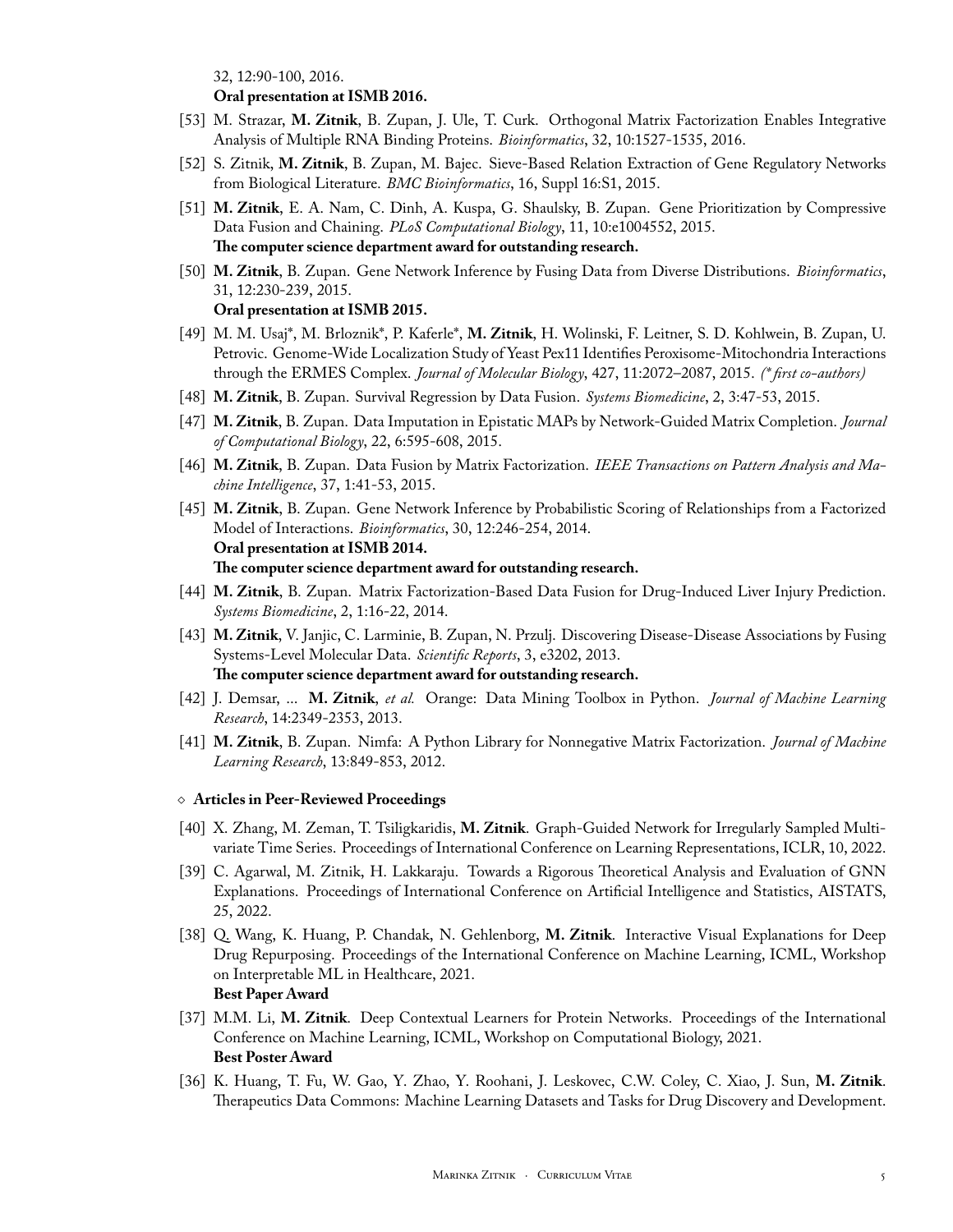Proceedings of Neural Information Processing Systems, NeurIPS Datasets and Benchmarks, 35, 2021.

- [35] C. Agarwal, H. Lakkaraju, **M. Zitnik**. Towards a Unified Framework for Fair and Stable Graph Representation Learning. Proceedings of International Conference on Uncertainty in Artificial Intelligence, UAI, 37, 2021.
- [34] E. Alsentzer, S.G. Finlayson, M.M. Li, **M. Zitnik**. Subgraph Neural Networks. Proceedings of Neural Information Processing Systems, NeurIPS, 34, 2020.
- [33] K. Huang, **M. Zitnik**. Graph Meta Learning via Local Subgraphs. In Proceedings of Neural Information Processing Systems, NeurIPS, 34, 2020.
- [32] X. Zhang, **M. Zitnik**. GNNGuard: Defending Graph Neural Networks against Adversarial Attacks. In Proceedings of Neural Information Processing Systems, NeurIPS, 34, 2020.
- [31] W. Hu, M. Fey, **M. Zitnik**, Y. Dong, H. Ren, B. Liu, M. Catasta, J. Leskovec. Open Graph Benchmark: Datasets for Machine Learning on Graphs. In Proceedings of Neural Information Processing Systems, NeurIPS, 34, 2020.
- [30] K. Huang, T. Fu, D. Khan, A. Abid, A. Abdalla, A.Abid, L.M. Glass, **M. Zitnik**, C. Xiao, J. Sun. MolDesigner: Interactive Design of Efficacious Drugs with Deep Learning. In Proceedings of Neural Information Processing Systems, Demo, NeurIPS, 34, 2020.
- [29] W. Hu, B. Liu, J. Gomes, **M. Zitnik**, P. Liang, V. Pande, J. Leskovec. Pre-training Graph Neural Networks. In Proceedings of the International Conference on Learning Representations, ICLR, 8, 2020.
- [28] R. Ying, D. Bourgeois, J. You, **M. Zitnik**, J. Leskovec. GNN Explainer: Generating Explanations for Graph Neural Networks. In Proceedings of Neural Information Processing Systems, NeurIPS, 33, 2019.
- [27] W. Hamilton, P. Bajaj, **M. Zitnik**, D. Jurafsky, J. Leskovec. Embedding Logical Queries on Knowledge Graphs. In Proceedings of Neural Information Processing Systems, NeurIPS, 32, 2018.
- [26] C. Donnat, **M. Zitnik**, D. Hallac, J. Leskovec. Learning Structural Node Embeddings via DiffusionWavelets. In ACM SIGKDD Conference on Knowledge Discovery and Data Mining, KDD, 2018.
- [25] M. Agrawal\*, **M. Zitnik**\*, J. Leskovec. Large-Scale Analysis of Disease Pathways in the Human Interactome. In Pacific Symposium on Biocomputing, 23:111-122, 2018. *(\* first co-authors)*
- [24] **M. Zitnik**, B. Zupan. Collective Pairwise Classification for Multi-Way Data Analysis of Diseases and Drugs. In Pacific Symposium on Biocomputing, 21:81-92, 2016.
- [23] **M. Zitnik**, B. Zupan. Large-Scale Data Fusion. In Minisymposia at 37th Annual International Conference of the IEEE Engineering in Medicine and Biology, EMBC, 2015.
- [22] **M. Zitnik**, B. Zupan. Survival Regression by Data Fusion. In International Conference on Intelligent Systems for Molecular Biology, ISMB, CAMDA, 2014. **Best paper award for outstanding research at ISMB/CAMDA 2014.**
- [21] **M. Zitnik**, B. Zupan. Imputation of Quantitative Genetic Interactions in Epistatic MAPs by Interaction Propagation Matrix Completion. In Proceedings of 18th Annual International Conference on Research in Computational Molecular Biology, RECOMB, 8394:448-462, 2014.
- [20] **M. Zitnik**, B. Zupan. Matrix Factorization-Based Data Fusion For Gene Function Prediction in Baker's Yeast and Slime Mold. In Pacific Symposium on Biocomputing, 19:400-411, 2014.
- [19] **M. Zitnik**, B. Zupan. Matrix Factorization-Based Data Fusion for Drug-Induced Liver Injury Prediction. In International Conference on Intelligent Systems for Molecular Biology, ISMB, CAMDA, 2013. **best paper award for outstanding research at ISMB/CAMDA 2013.**
- [18] S. Zitnik, **M. Zitnik**, B. Zupan, M. Bajec. Extracting Gene Regulation Networks Using Linear-Chain Conditional Random Fields and Rules. In Association for Computational Linguistics, ACL, BioNLP, 2013. **First-prize winner in gene regulatory network extraction at ACL BioNLP 2013.**
- [17] J. Zbontar, **M. Zitnik**, M. Zidar, G. Majcen, M. Potocnik, B. Zupan. Team ULjubljana's Solution to the JRS 2012 Data Mining Competition. In Rough Sets and Current Trends in Computing, 7413/2012, 471-478, 2012.
- ⋄ **Abstracts in Peer-Reviewed Proceedings**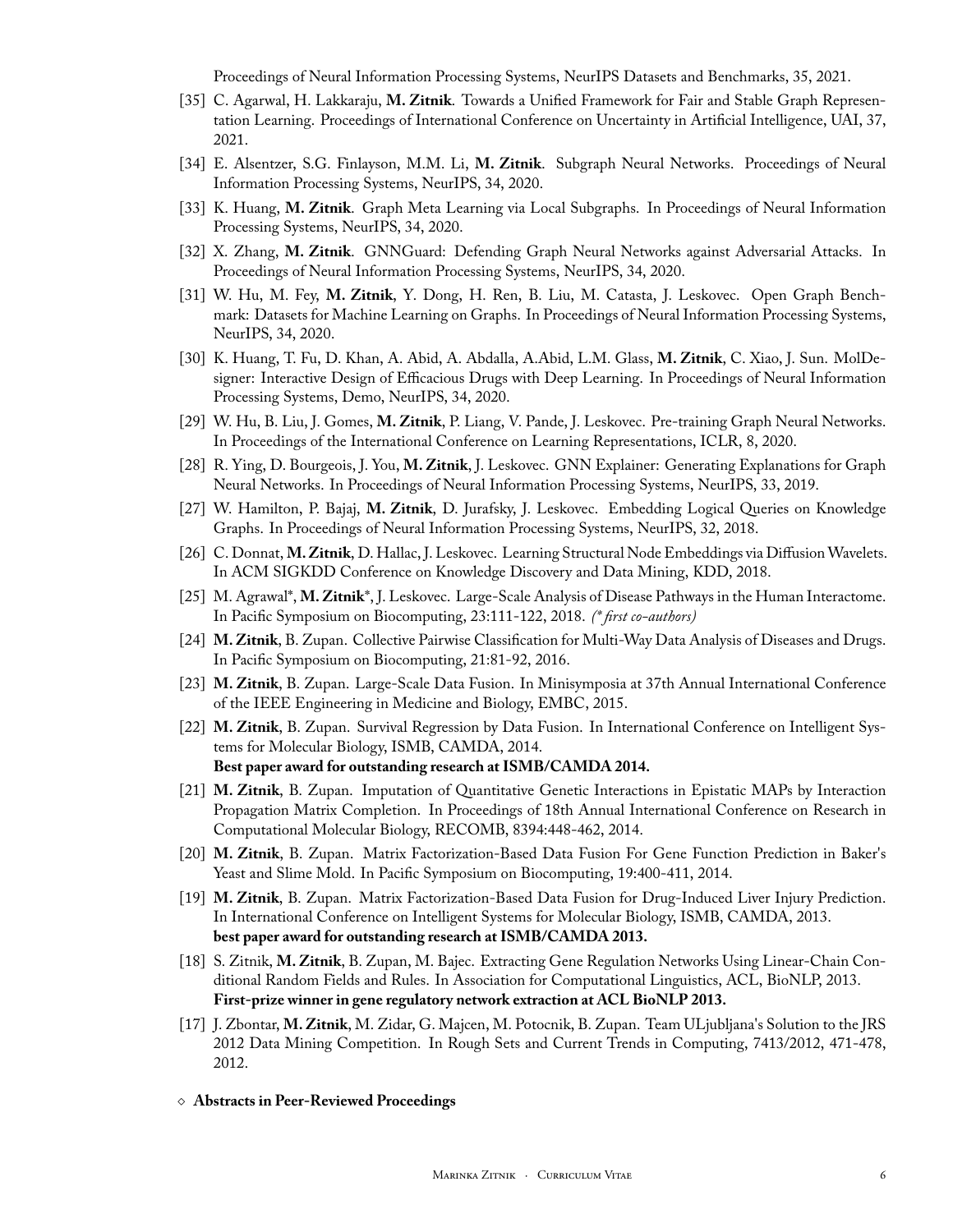- [16] S. Kunz, **M. Zitnik**, J. Zupancic, J. Leskovec, J. Rigdon, J. Profit. Variation in Neonatal Referral Networks across Patient Groups. Pediatric Academic Societies Meeting, PAS, 2019.
- [15] **M. Zitnik**, M. Agrawal, J. Leskovec. Modeling Polypharmacy Side Effects with Graph Convolutional Networks. 26th International Conference on Intelligent Systems for Molecular Biology, ISMB/ECCB, 2018.
- [14] M. Agrawal\*, **M. Zitnik**\*, J. Leskovec. Large-Scale Analysis of Disease Pathways in the Human Interactome. Pacific Symposium on Biocomputing, PSB, 2018. *(\* first co-authors)*
- [13] **M. Zitnik**, J. Leskovec. Predicting Multicellular Function Through Multi-Layer Tissue Networks. 25th International Conference on Intelligent Systems for Molecular Biology, ISMB/ECCB, 2017.
- [12] **M. Zitnik**, B. Zupan. Jumping Across Gene-Disease Contexts Using Compressive Data Fusion. 24th International Conference on Intelligent Systems for Molecular Biology, ISMB, 2016.
- [11] **M. Zitnik**, B. Zupan. Jumping Across Biomedical Contexts Using Compressive Data Fusion. Pacific Symposium on Biocomputing, 2016.
- [10] **M. Zitnik**, B. Zupan. Integrate Everything but the Kitchen Sink: Data Set Selection and Sensitivity Estimation in Collective Factor Models. 23rd International Conference on Intelligent Systems for Molecular Biology, ISMB, 2015.
- [9] **M. Zitnik**, E. A. Nam, C. Dinh, A. Kuspa, G. Shaulsky, B. Zupan. Gene Prioritization by Compressive Data Fusion and Chaining. Basel Computational Biology Conference, BC<sup>2</sup>, 2015. **Best poster award.**
- [8] M. M. Usaj, M. Usaj, **M. Zitnik**, D. Kablawi, B. Zupan, B. J. Andrews, C. Boone. Exploring the Yeast Endocytic Pathway by Combining High-Throughput Genetics and High-Content Microscopy. International Specialised Symposium on Yeast, 2014.
- [7] **M. Zitnik**. Learning by Fusing Heterogeneous Data. Heidelberg Laureate Forum, 2014.
- [6] **M. Zitnik**, E. A. Nam, C. Dinh, A. Kuspa, G. Shaulsky, B. Zupan. Data Fusion for Gene Prioritization. 22nd International Conference on Intelligent Systems for Molecular Biology, ISMB, 2014.
- [5] **M. Zitnik**, B. Zupan. Biomedical Data Fusion by Simultaneous Matrix Tri-factorization. 18th Annual International Conference on Research in Computational Molecular Biology, RECOMB, 2014. **Best poster award.**
- [4] **M. Zitnik**, B. Zupan. Matrix Factorization-Based Data Fusion For Gene Function Prediction in Baker's Yeast and Slime Mold. Pacific Symposium on Biocomputing, 2014.
- [3] M. M. Usaj, M. Usaj, **M. Zitnik**, B. Zupan, D. G. Drubin, B. J. Andrews, C. Boone. Studying Yeast Endocytosis with High-throughput Multi-channel Fluorescence Microscopy: a Tale of Cortical Actin Patches, Endosomes and Vacuoles. 13th International Conference on Systems Biology, ICSB, 2012.

#### ⋄ **Theses**

[2] **M. Zitnik**. A Matrix Factorization Approach for Inference from Heterogeneous Data. B.Sc. Thesis, University of Ljubljana, 2012. **Summa cum laude.**

**University of Ljubljana Prešeren Award.**

[1] **M. Zitnik**. Learning by Fusing Heterogeneous Data, Ph.D. Thesis, University of Ljubljana, 2015. **Summa cum laude. Jozef Stefan Golden Emblem. Nominated for the Best European Doctoral Dissertation in Artificial Intelligence by the European Association for Artificial Intelligence.**

| Symposium & | Towards Precision Medicine with Graph Representation Learning                          |  |  |  |  |  |
|-------------|----------------------------------------------------------------------------------------|--|--|--|--|--|
| Workshop    | 30th International Conference on Intelligent Systems for Molecular Biology, ISMB, 2022 |  |  |  |  |  |
| Organizer   | $\Diamond$ Graph Learning Benchmarks<br>The Web Conference, WWW, 2022                  |  |  |  |  |  |

⋄ Trustworthy AI for Healthcare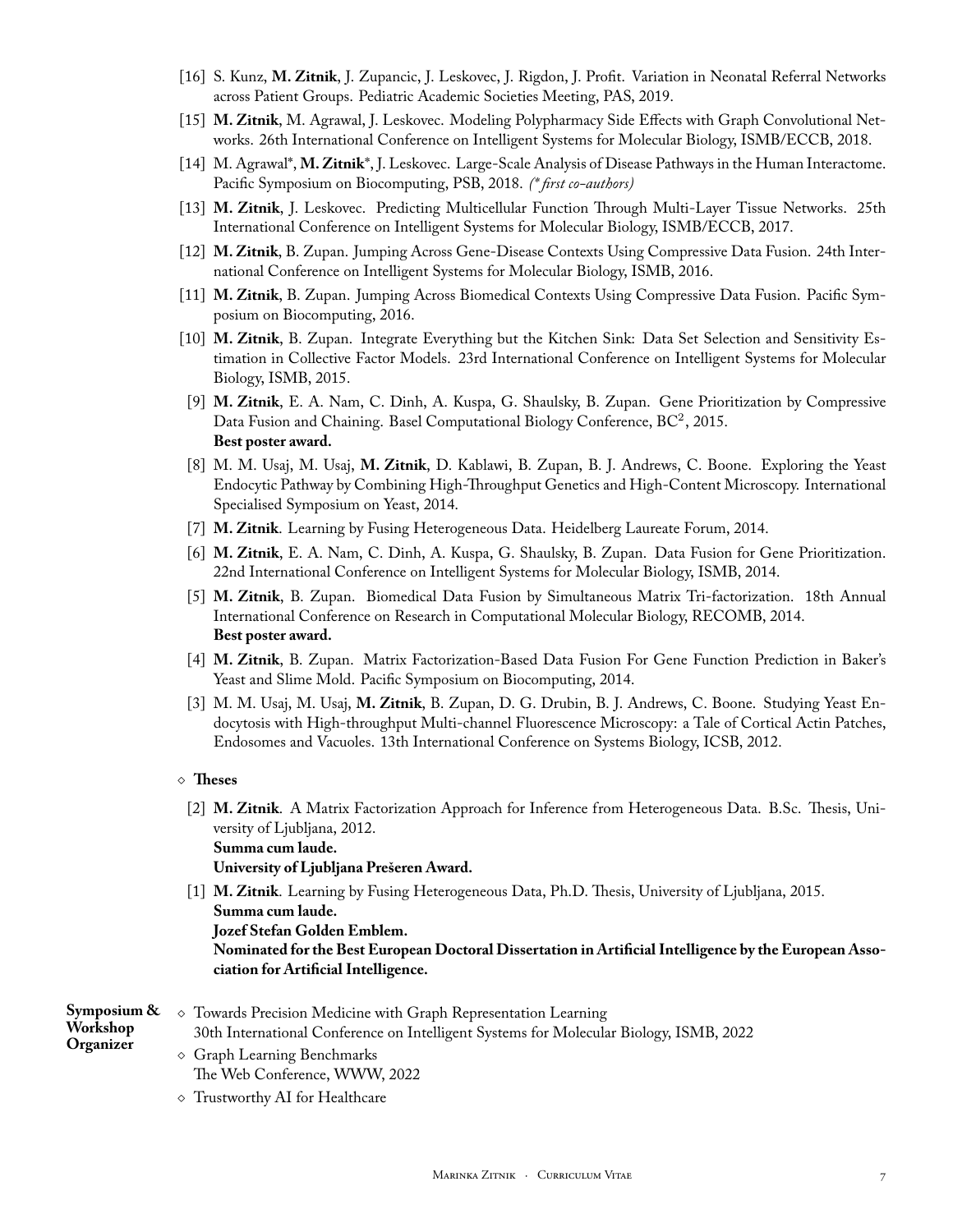| 36th AAAI Conference on Artificial Intelligence, AAAI, 2022 |  |  |
|-------------------------------------------------------------|--|--|
|-------------------------------------------------------------|--|--|

|  |  | $\diamond$ AI for Science: Mind the Gaps |  |  |  |                                                                                       |  |  |  |  |
|--|--|------------------------------------------|--|--|--|---------------------------------------------------------------------------------------|--|--|--|--|
|  |  |                                          |  |  |  | 35th International Conference on Neural Information Processing Systems, NeurIPS, 2021 |  |  |  |  |
|  |  |                                          |  |  |  | $\sigma$ . It is in it and                                                            |  |  |  |  |

- ⋄ International Workshop on AI in Health: Transferring and Integrating Knowledge for Better Health The Web Conference, WWW, 2021
- ⋄ Trustworthy AI for Healthcare 35th AAAI Conference on Artificial Intelligence, AAAI, 2021
- ⋄ National Symposium on Drug Repurposing for Future Pandemics Harvard, Stanford & National Science Foundation Symposium, 2020
- ⋄ PhD Forum European Conference on Machine Learning and Principles and Practice of Knowledge Discovery in Databases, ECML-PKDD, 2020
- ⋄ Graph Representation Learning and Beyond 37th International Conference on Machine Learning, ICML, 2020
- ⋄ Representation Learning on Graphs and Manifolds 7th International Conference on Learning Representations, ICLR, 2019
- ⋄ Machine Learning for Drug Development 29th International Joint Conference on Artificial Intelligence, IJCAI, 2020
- ⋄ Deep Learning for Network Biology 26th International Conference on Intelligent Systems for Molecular Biology, ISMB, 2018
- ⋄ Large-Scale Data Fusion by Collective Matrix Factorization 11th Basel Computational Biology Conference, BC<sup>2</sup>, 2015
- ⋄ Biomedical Data Fusion 37th Annual International Conference of the IEEE Engineering in Medicine and Biology Society, EMBC, 2015

### **Datasets** ⋄ **M. Zitnik**, R. Sosic, S. Maheshwari, J. Leskovec. BioSNAP Datasets: Stanford Biomedical Network Dataset Collection. <http://snap.stanford.edu/biodata>, 2018.

⋄ K. Huang, T. Fu, W. Gao, Y. Zhao, Y. Roohani, J. Leskovec, C.W. Coley, C. Xiao, J. Sun, **M. Zitnik**. Therapeutics Data Commons: Machine Learning Datasets and Tasks for Drug Discovery and Development. <https://tdcommons.ai>, 2021.

| Scientific | $\diamond$ Selected Invited Talks and Seminars (see https://zitniklab.hms.harvard.edu/talks)                 |
|------------|--------------------------------------------------------------------------------------------------------------|
| Community  | · Pfizer, ASA, Northeastern & Columbia, Risks and Opportunities of AI in Clinical Drug Development (06/2022) |
| Activities | · Mila - Quebec AI Institute, Graph Representation Learning Seminar (05/2022)                                |
|            | American Association for Cancer Research (AACR) Annual Meeting 2022 (04/2022)                                |
|            | The Web Conference (WWW) 2022, AI In Health: Explainable AI For Better Health (04/2022)                      |
|            | · Dagstuhl Seminar, Graph Embeddings: Theory meets Practice Seminar (03/2022)                                |
|            | · Chan Zuckerberg Initiative (03/2022)                                                                       |
|            | · NASA Science, NASA Science Working Group (03/2022)                                                         |
|            | AAAI 2022, AAAI Workshop on Deep Learning on Graphs: Methods and Applications (02/2022)                      |
|            | · IEEE Big Data, Graph Techniques for Adversarial Activity Analytics (12/2021) -- Keynote                    |
|            | · SIMBig 2021, International Conference on Information Management and Big Data (12/2021) -- Keynote          |
|            | · University of Cambridge, Making Connections - Brains & Other Complex Systems (11/2021)                     |
|            | · University of Cambridge, Isaac Newton Institute for Mathematical Sciences (11/2021)                        |
|            | · Yale University, Yale Network Science Institute Seminar (11/2021)                                          |
|            | · AMIA 2021, Graph Based Machine Learning for Healthcare (11/2021)                                           |

- ⋅ Google Research, Scalable Algorithms for Semi-supervised and Unsupervised Learning (10/2021)
- ⋅ International Conference on Automated Knowledge Base Construction (AKBC), Explainable Graph-based Machine Learning (10/2021)
- ⋅ KDD 2021, KDD Workshop on Data Mining in Bioinformatics (08/2021) -- *Keynote*
- ⋅ KDD 2021, KDD Workshop on Knowledge Graphs (08/2021) -- *Keynote*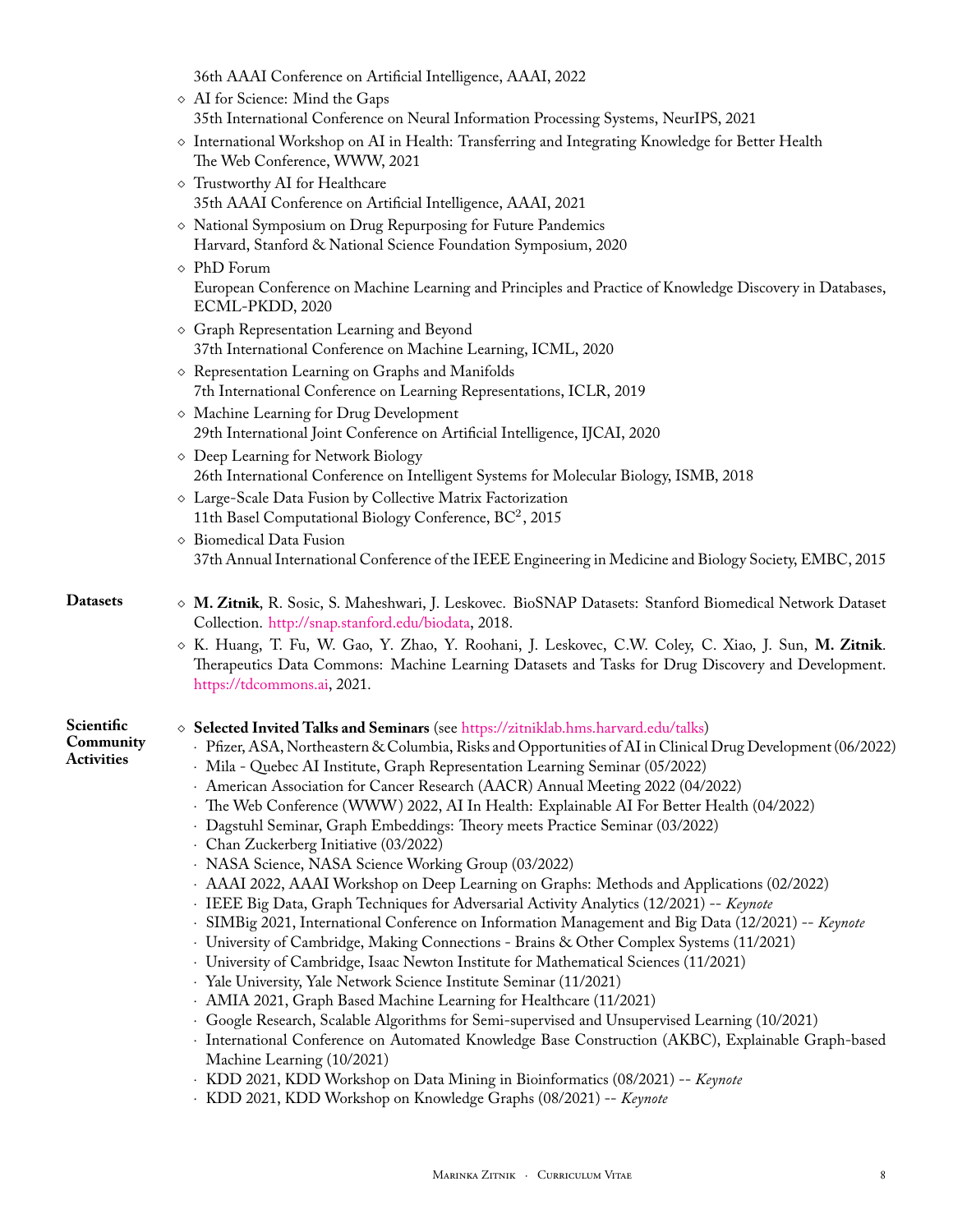- ⋅ KDD 2021, KDD Cup Workshop (08/2021)
- ⋅ 2021 AIMI Symposium, Stanford Symposium on Artificial Intelligence in Medicine and Imaging (08/2021)
	- ⋅ IBM Research, IBM Research Seminar (08/2021)
	- ⋅ ISMB/ECCB 2021, Bio-Ontologies (07/2021) -- *Keynote*
	- ⋅ ISMB/ECCB 2021, Network Biology (07/2021) -- *Keynote*
	- ⋅ Johnson & Johnson, Johnson & Johnson Seminar (07/2021)
	- ⋅ Trustworthy Machine Learning Initiative, Trustworthy ML Seminar (07/2021)
	- ⋅ London Geometry and Machine Learning, Geometry and Deep Learning (07/2021)
	- ⋅ Cleveland Clinic, NSF Workshop on The Present and the Future of AI in Biomedical Research (06/2021)
	- ⋅ AIME 2021, Keynote at eXplainable AI in Healthcare (06/2021) -- *Keynote*
	- ⋅ Bayer Foundation, Bayer Research Seminar (05/2021)
	- ⋅ 23andMe, 23andMe Research Seminar (05/2021)
	- ⋅ Genentech, Genentech Research Seminar (05/2021)
	- ⋅ MIT Lincoln Laboratory, Graph Exploitation Symposium (GraphEx) (05/2021)
	- ⋅ Broad Institute of MIT and Harvard, Models, Inference & Algorithms Seminar (05/2021)
	- ⋅ ICLR, Workshop Geometrical and Topological Representation Learning (05/2021)
	- ⋅ MLSys, Workshop on Graph Neural Networks and Systems (04/2021) -- *Keynote*
	- ⋅ Cold Spring Harbor Laboratory, Network Biology Meeting (03/2021)
	- ⋅ University of Massachusetts Amherst, Machine Learning Seminar (12/2020)
	- ⋅ University of Massachusetts Lowell, CS Colloquium (12/2020)
	- ⋅ Purdue University, Department of Computer Science (12/2020)
	- ⋅ MLCB, Machine Learning in Computational Biology (11/2020) -- *Keynote*
	- ⋅ University of Cambridge, Department of Computer Science and Technology (11/2020)
	- ⋅ Harvard Center of Mathematical Sciences and Applications, New Technologies in Mathematics (10/2020)
	- ⋅ KDD, Workshop on Knowledge Graphs: Mining Knowledge Graphs for Deep Insights (07/2020)
	- ⋅ ISMB BioVis (07/2020) -- *Keynote*
	- ⋅ NSF Workshop on Future Directions in Network Biology (06/2020)
	- ⋅ Graph Exploitation Symposium, MIT Lincoln Laboratory (04/2020)
	- ⋅ Dagstuhl Seminar, Visualization of Biological Data -- From Analysis to Communication (04/2020)
	- ⋅ B3D Seminar, Harvard Biomedical Informatics and Biostatistics (04/2020)
	- ⋅ MIT Bioinformatics Seminar, MIT Math & MIT CSAIL (03/2020)
	- ⋅ Swiss Applied Machine Learning Days (01/2020)
	- ⋅ Beth Israel Deaconess Medical Center, Harvard Newborn Health Services and Epidemiology (01/2020)
	- ⋅ NeurIPS Workshop on Graph Representation Learning (GRL) (12/2019)
	- ⋅ DS, 22nd International Conference on Discovery Science (10/2019) -- *Keynote*
	- ⋅ US Food and Drug Administration (FDA) Science Forum (09/2019)
	- ⋅ ISMB/ECCB Machine Learning in Computational & Systems Biology (07/2019) -- *Keynote*
	- ⋅ ICGEB-TRAIN High Content Imaging and Data Science for Virtual Screening and Drug Discovery (05/2019)
	- ⋅ NetSci Meeting on Network Medicine (05/2019)
	- ⋅ Harvard University (04/2019)
	- ⋅ University of Pennsylvania (04/2019)
	- ⋅ Georgia Institute of Technology (04/2019)
	- ⋅ University of California, San Diego (04/2019)
	- ⋅ University of California, Santa Barbara (04/2019)
	- ⋅ University of Illinois at Urbana-Champaign (04/2019)
	- ⋅ University of California, Irvine (04/2019)
	- ⋅ Emory University (04/2019)
	- ⋅ EPFL Ecole Polytechnique Federale de Lausanne (03/2019)
	- ⋅ University of California, San Francisco (03/2019)
	- ⋅ Johns Hopkins University (03/2019)
	- ⋅ Northeastern University (03/2019)
	- ⋅ University of Washington (03/2019)
	- ⋅ Stanford Symposium of Computational, Evolutionary and Human Genomics (CEHG) (02/2019)
	- ⋅ Boston University (02/2019)